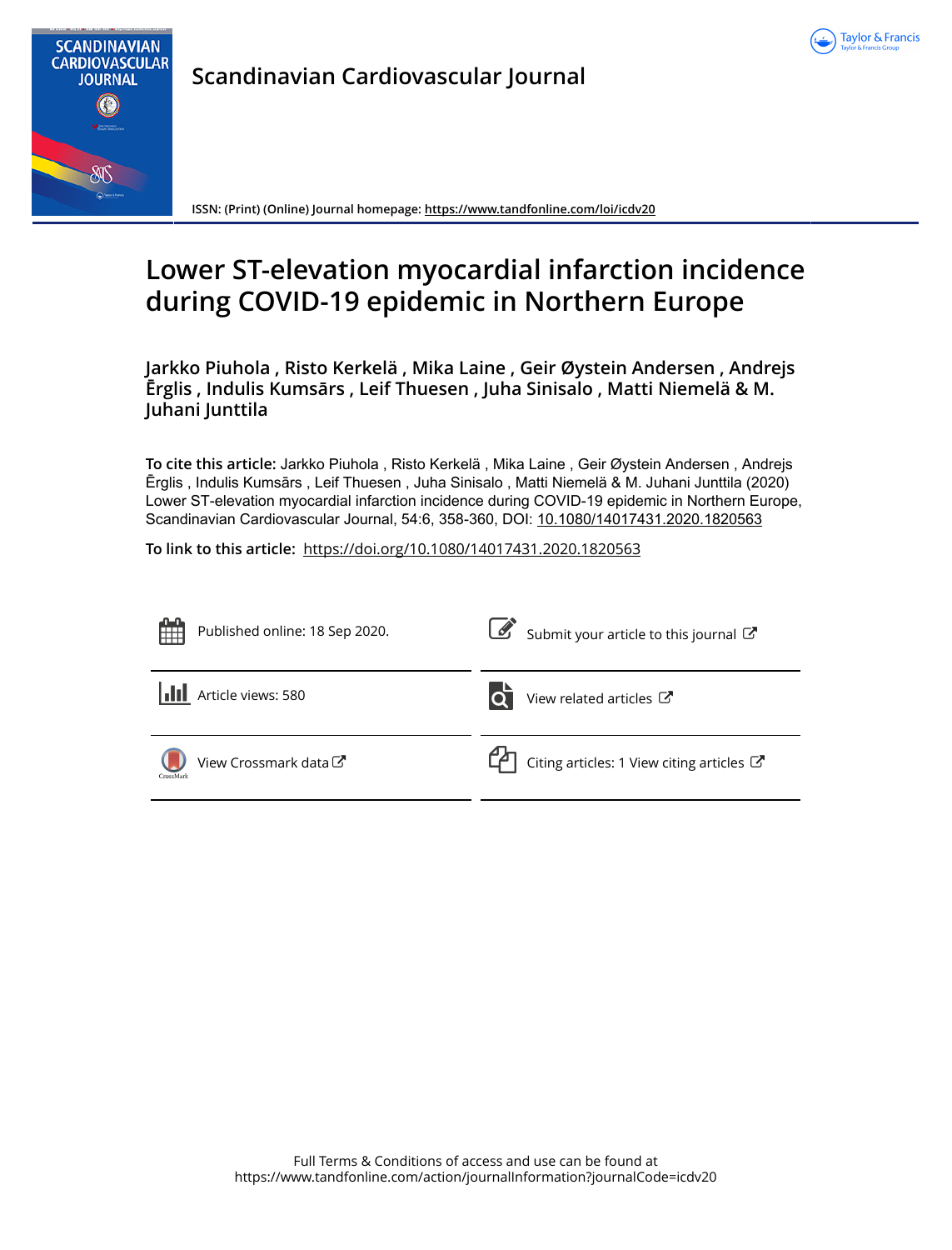#### SHORT REPORT

Check for updates

Taylor & Francis Taylor & Francis Group

# Lower ST-elevation myocardial infarction incidence during COVID-19 epidemic in Northern Europe

Jarkko Piuhola<sup>a</sup>, Risto Kerkelä<sup>b</sup>, Mika Laine<sup>c</sup>, Geir Øystein Andersen<sup>d</sup>, Andrejs Ērglis<sup>e</sup>, Indulis Kumsārs<sup>e</sup>, Leif Thuesen<sup>f</sup>, Juha Sinisalo<sup>c</sup>, Matti Niemelä<sup>a</sup> and M. Juhani Junttila<sup>g</sup>

<sup>a</sup>Division of Cardiology, Department of Internal Medicine, Oulu University Hospital, Oulu, Finland; <sup>b</sup>Research Unit of Biomedicine, Department of Pharmacology and Toxicology, University of Oulu, Oulu, Finland; <sup>c</sup>Department of Cardiology, Heart and Lung Centre, University of Helsinki and Helsinki University Hospital, Helsinki, Finland; <sup>d</sup>Center for Clinical Heart Research, Oslo University Hospital, Oslo, Norway; <sup>e</sup>Pauls Stradins Clinical University Hospital, University of Latvia, Riga, Latvia; <sup>f</sup>Department of Cardiology, Aalborg University Hospital, Aalborg, Denmark; <sup>g</sup>Research Unit of Internal Medicine, Medical Research Center Oulu, University of Oulu and Oulu University Hospital, Oulu, Finland

#### ABSTRACT

We compared the ST elevation myocardial infarction (STEMI) incidence during COVID-19 pandemic (March 2020) to January–February 2020 and to same time period in earlier years 2017–2019 in five Nordic-Baltic tertiary centers. During 2017–2019, there were no marked differences in STEMI incidence between January, February and March. During 2020, there was an average drop of 32% in STEMI incidence in March. The isolation measures may decrease the risk for respiratory virus infection and contribute to the lower STEMI incidence and that we might benefit from firmer suggestions on hand hygiene and social distancing during flu season at least among high-risk individuals.

ARTICLE HISTORY

Received 25 April 2020 Revised 16 June 2020 Accepted 2 September 2020

**KEYWORDS** COVID-19; ST-elevation myocardial infarction; incidence

#### Introduction

The COVID-19 pandemic has swept the globe with tremendous force. Europe has been effectively paralyzed by the virus with a magnitude last seen during the Second World War. All European countries have enforced different levels of restrictions on social interaction in order to contain the number of patients requiring intensive care due to COVID-19 pneumonia. In Finland, schools have been closed, mass gatherings prohibited and national borders closed since March 18th. The Helsinki area in Southern Finland, has most COVID-19 positive subjects, and has been isolated from the rest of the country since March 28th. With an earlier start in an epidemic, Denmark closed schools, restaurants and national borders by March 11th. In Norway, schools have been closed and mass gatherings prohibited since March 12th. In Latvia, schools have been closed and mass gatherings prohibited since March 13th. During the COVID-19 pandemic, there has been a perception of a decline in the number of patients presenting with STEMI in our hospitals. We aimed to evaluate the STEMI numbers in five tertiary centers to evaluate if there is a true decline in the numbers of STEMI patients.

# Methods

Our aim was to determine the incidence of ST-elevation myocardial infarction (STEMI) during the COVID-19 pandemic in four Northern European countries. We focused on STEMI

since non ST-elevation myocardial infarction (NSTEMI) is a heterogenous patient group regarding diagnosis and etiology. Furthermore, fear of contracting COVID-19 infection may make some NSTEMI patients reluctant to go to the hospital during the pandemic. STEMI patients have more severe symptoms and are more likely to seek medical attention. In Nordic countries, public health care is widely available and the issue of cost is not a factor in seeking treatment. This also makes the analysis of patient numbers reliable in tertiary centers in this study. To determine the seasonal variation in STEMI incidence during influenza and other respiratory viral infection season and the effects of COVID-19 pandemic, we collected the incidence of STEMI from five different tertiary centers performing primary PCI (Oulu, Finland; Helsinki, Finland; Oslo, Norway; Aalborg, Denmark; Riga, Latvia) from January to March 2017–2020. The data were collected from local angiographic registries in each center. We compared the STEMI incidence during COVID-19 pandemic (March 2020) to January-February 2020 and to the same time period in earlier years 2017–2019. We used one-way ANOVA test to calculate p-value for proportional change of overall average incidence compared to the incidence in March 2020 (SPSS version 21; IBM Corp., Armonk, NY).

#### Results

Altogether, 2552 STEMIs occurred during January– March 2017–2020 (Oulu: 253, Helsinki: 718, Oslo: 717,

CONTACT M. Juhani Junttila a juhani.junttila@oulu.fi a Research Unit of Internal Medicine, Medical Research Center Oulu, University of Oulu and Oulu, University Hospital, P.O.box 5000, Oulu 90014, Finland 2020 Informa UK Limited, trading as Taylor & Francis Group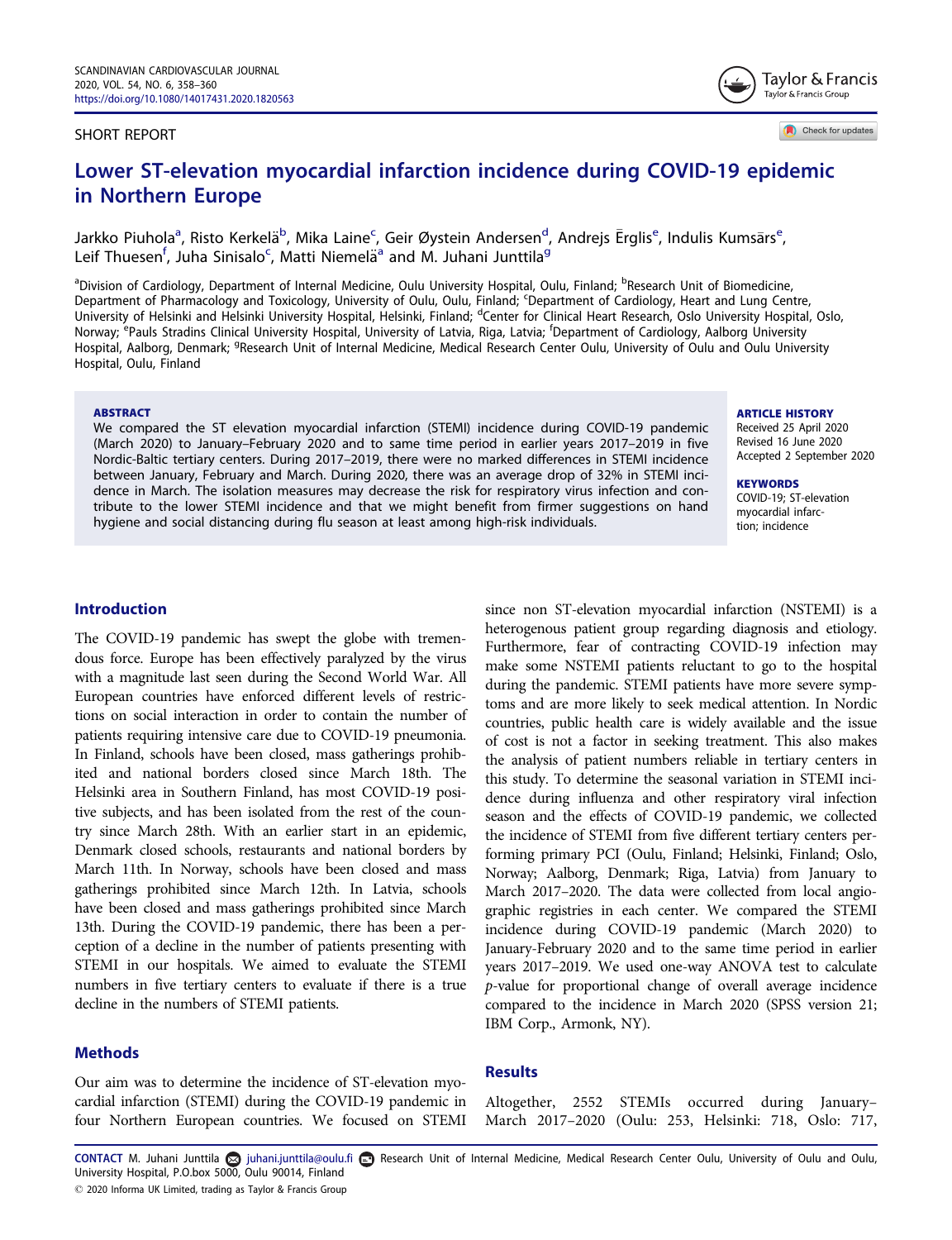

Figure 1. Overall incidence of ST-elevation infarction (A) and in each research center (B) during January to March 2017–2020. (A) Overall incidence (number) of ST-elevion (a) and in 2020<br>STEMI patients in January, February January–March (right symbol) for each research center.

Aalborg: 308, Riga: 556). During 2017–2019, there were no marked differences in STEMI incidence between January, February and March. During 2020, there was an average drop of 32% (95% CI:  $3.2 - 8%$ ) in STEMI incidence in March compared to the overall average incidence in January and February 2020 and January–March 2017–2019  $(p = 0.009)$  for the difference in average monthly incidence compared to March 2020) (Figure 1). The drop in STEMI incidence was seen in all but one center with almost identical magnitude. In Aalborg, Denmark the difference was more subtle than in other centers and in Riga, Latvia no difference was found (Figure 1b).

## **Discussion**

By the end of March 2020, according to Johns Hopkins University COVID-19 registry, the number of diagnosed and deceased COVID-19 patients was: 1446 (17 deaths) in Finland, 4877 (44 deaths) in Norway, 446 (0 deaths) in Latvia and 3294 (104 deaths) in Denmark. The virus has affected Norway and Denmark more than the other countries in our survey, but the situation keeps on changing daily. The drop in STEMI incidence during the pandemic is striking which cannot be explained solely on staying away from COVID-19 virus with the restrictions. In Finland,